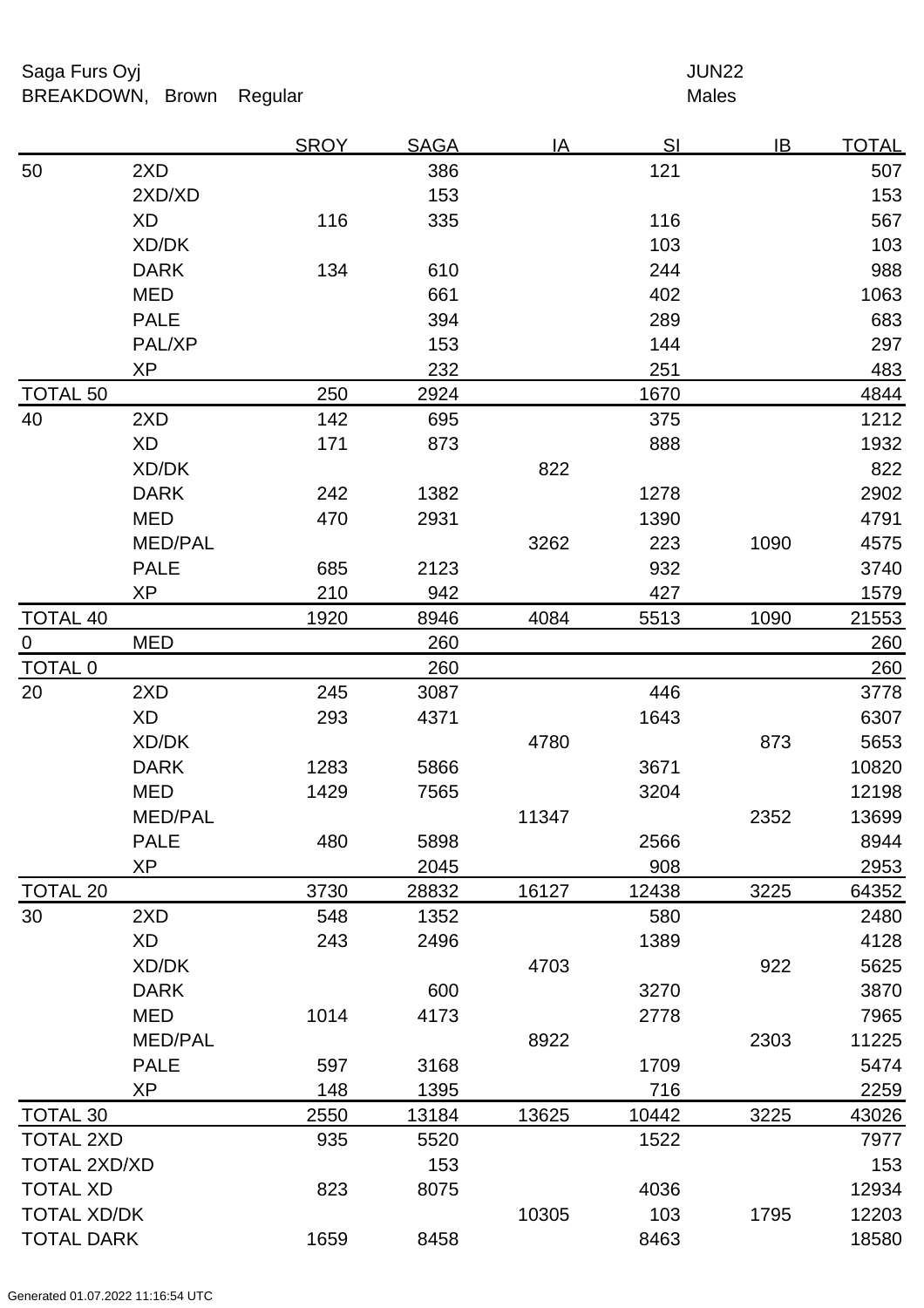Saga Furs Oyj and the Saga Furs Oyj and the Saga Furs of the Saga Furs of the Saga Furs of the Saga Furs of the Saga Furs of the Saga Furs of the Saga Furs of the Saga Furs of the Saga Furs of the Saga Furs of the Saga Fur BREAKDOWN, Brown Regular Males

|                      | <b>SROY</b> | <b>SAGA</b> | ΙA    | SI    | IB   | <u>TOTAL</u> |
|----------------------|-------------|-------------|-------|-------|------|--------------|
| <b>TOTAL MED</b>     | 2913        | 15590       |       | 7774  |      | 26277        |
| <b>TOTAL MED/PAL</b> |             |             | 23531 | 223   | 5745 | 29499        |
| <b>TOTAL PALE</b>    | 1762        | 11583       |       | 5496  |      | 18841        |
| <b>TOTAL PAL/XP</b>  |             | 153         |       | 144   |      | 297          |
| <b>TOTAL XP</b>      | 358         | 4614        |       | 2302  |      | 7274         |
| <b>TOTAL C1</b>      | 1874        | 7729        |       | 2541  |      | 12144        |
| TOTAL C1/C2          | 1464        | 637         |       | 2662  |      | 4763         |
| <b>TOTAL C2</b>      | 4193        | 34489       | 33836 | 16778 | 7540 | 96836        |
| <b>TOTAL C3</b>      | 919         | 11291       |       | 8082  |      | 20292        |
| <b>TOTAL CHIP</b>    |             |             | 15376 |       | 3873 | 19249        |
| <b>TOTAL LNAP</b>    |             | 2872        |       | 1331  |      | 4203         |
| <b>TOTAL SPAR</b>    |             |             | 18460 |       | 3667 | 22127        |
| <b>TOTAL</b>         | 8450        | 54146       | 33836 | 30063 | 7540 | 134035       |
|                      |             |             |       |       |      |              |

| Lots:     | 670 |
|-----------|-----|
| Showlots: | 201 |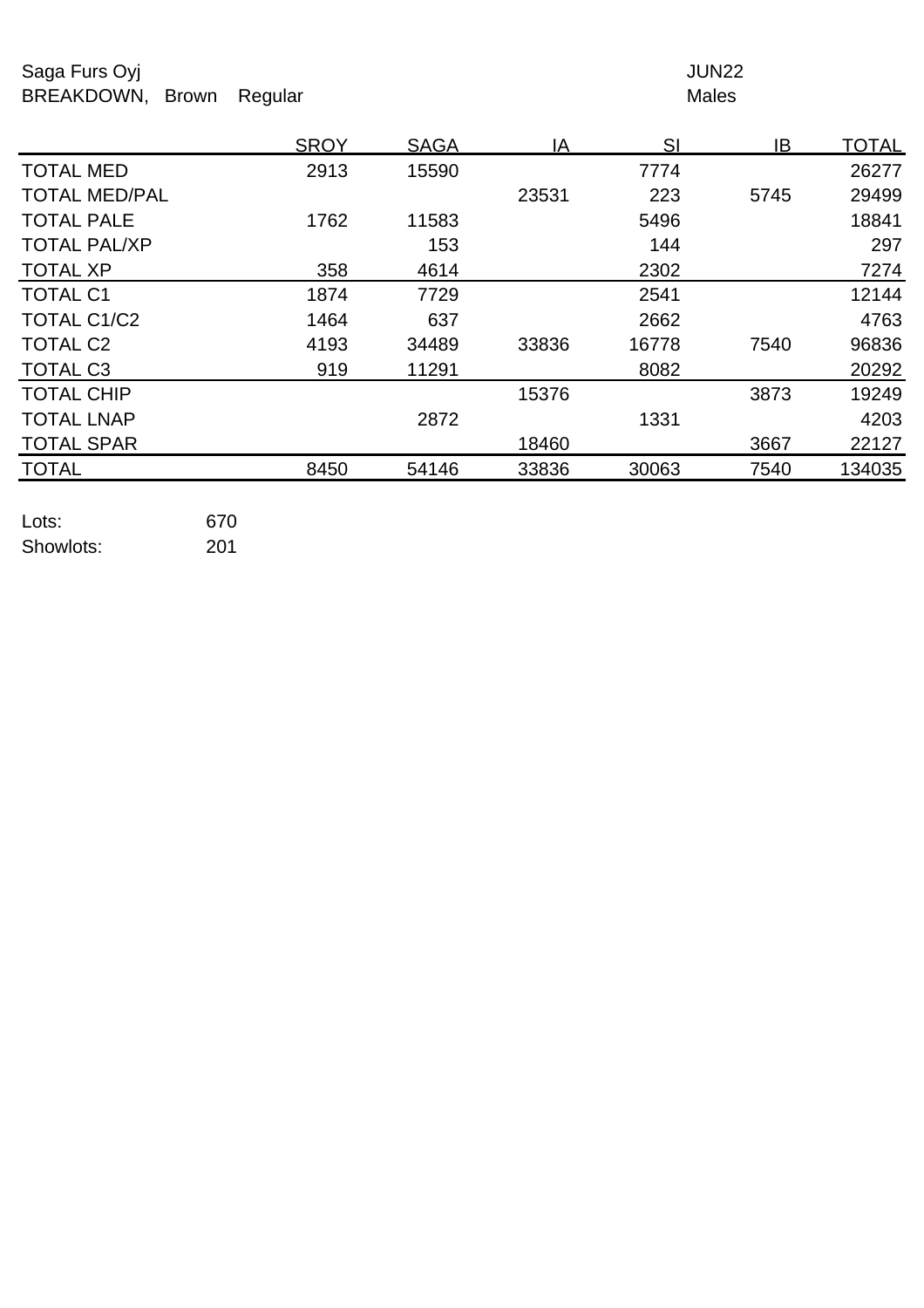Saga Furs Oyj and the Saga Furs Oyj and the Saga Furs of the Saga Furs of the Saga Furs of the Saga Furs of the Saga Furs of the Saga Furs of the Saga Furs of the Saga Furs of the Saga Furs of the Saga Furs of the Saga Fur BREAKDOWN, Brown Regular **Females** 

|                      |                | <b>SROY</b> | <b>SAGA</b> | IA    | SI    | IB   | <b>TOTAL</b> |
|----------------------|----------------|-------------|-------------|-------|-------|------|--------------|
| $\mathbf 0$          | 2XD            | 1812        | 3516        |       | 1048  |      | 6376         |
|                      | <b>XD</b>      | 1593        | 3416        |       |       |      | 5009         |
|                      | XD/DK          |             |             | 6638  |       |      | 6638         |
|                      | <b>DARK</b>    | 2586        | 7059        |       | 1734  |      | 11379        |
|                      | <b>MED</b>     | 1603        |             |       | 2980  |      | 4583         |
|                      | <b>MED/PAL</b> |             |             | 5133  |       | 1961 | 7094         |
|                      | <b>PALE</b>    | 1093        | 3202        |       | 1981  |      | 6276         |
|                      | XP             | 278         | 754         |       |       |      | 1032         |
| <b>TOTAL 0</b>       |                | 8965        | 17947       | 11771 | 7743  | 1961 | 48387        |
| 3                    | XD/DK          | 360         | 2987        | 3751  | 2516  | 2300 | 11914        |
|                      | <b>MED/PAL</b> |             | 2778        | 4120  | 2694  | 2497 | 12089        |
| <b>TOTAL 3</b>       |                | 360         | 5765        | 7871  | 5210  | 4797 | 24003        |
| $\mathbf 1$          | 2XD            | 2919        | 8858        |       | 2029  |      | 13806        |
|                      | <b>XD</b>      | 3377        | 7966        |       | 2692  |      | 14035        |
|                      | XD/DK          |             |             | 15910 |       | 481  | 16391        |
|                      | <b>DARK</b>    | 3011        | 16372       |       | 3617  |      | 23000        |
|                      | <b>MED</b>     | 1764        | 2380        |       | 6393  |      | 10537        |
|                      | <b>MED/PAL</b> |             |             | 8206  |       | 2065 | 10271        |
|                      | <b>PALE</b>    | 1055        | 5131        |       | 4403  |      | 10589        |
|                      | <b>XP</b>      |             |             |       | 926   |      | 926          |
| <b>TOTAL 1</b>       |                | 12126       | 40707       | 24116 | 20060 | 2546 | 99555        |
| 20                   | 2XD            | 163         | 944         |       | 305   |      | 1412         |
|                      | 2XD/XD         | 170         | 144         |       | 179   |      | 493          |
|                      | <b>XD</b>      | 174         | 1119        |       | 533   |      | 1826         |
|                      | XD/DK          | 96          |             |       | 119   |      | 215          |
|                      | <b>DARK</b>    | 368         | 1553        |       | 798   |      | 2719         |
|                      | <b>MED</b>     | 231         | 1311        |       | 261   |      | 1803         |
|                      | <b>MED/PAL</b> |             |             | 735   | 108   | 275  | 1118         |
|                      | <b>PALE</b>    | 168         | 480         |       |       |      | 648          |
|                      | PAL/XP         |             | 387         |       | 117   |      | 504          |
|                      | <b>XP</b>      |             | 161         |       |       |      | 161          |
| <b>TOTAL 20</b>      |                | 1370        | 6099        | 735   | 2420  | 275  | 10899        |
| <b>TOTAL 2XD</b>     |                | 4894        | 13318       |       | 3382  |      | 21594        |
| <b>TOTAL 2XD/XD</b>  |                | 170         | 144         |       | 179   |      | 493          |
| <b>TOTAL XD</b>      |                | 5144        | 12501       |       | 3225  |      | 20870        |
| <b>TOTAL XD/DK</b>   |                | 456         | 2987        | 26299 | 2635  | 2781 | 35158        |
| <b>TOTAL DARK</b>    |                | 5965        | 24984       |       | 6149  |      | 37098        |
| <b>TOTAL MED</b>     |                | 3598        | 3691        |       | 9634  |      | 16923        |
| <b>TOTAL MED/PAL</b> |                |             | 2778        | 18194 | 2802  | 6798 | 30572        |
| <b>TOTAL PALE</b>    |                | 2316        | 8813        |       | 6384  |      | 17513        |
| <b>TOTAL PAL/XP</b>  |                |             | 387         |       | 117   |      | 504          |
| <b>TOTAL XP</b>      |                | 278         | 915         |       | 926   |      | 2119         |
| <b>TOTAL C1</b>      |                | 4792        | 13121       |       | 6189  |      | 24102        |
| <b>TOTAL C1/C2</b>   |                | 1678        | 999         |       | 1912  |      | 4589         |